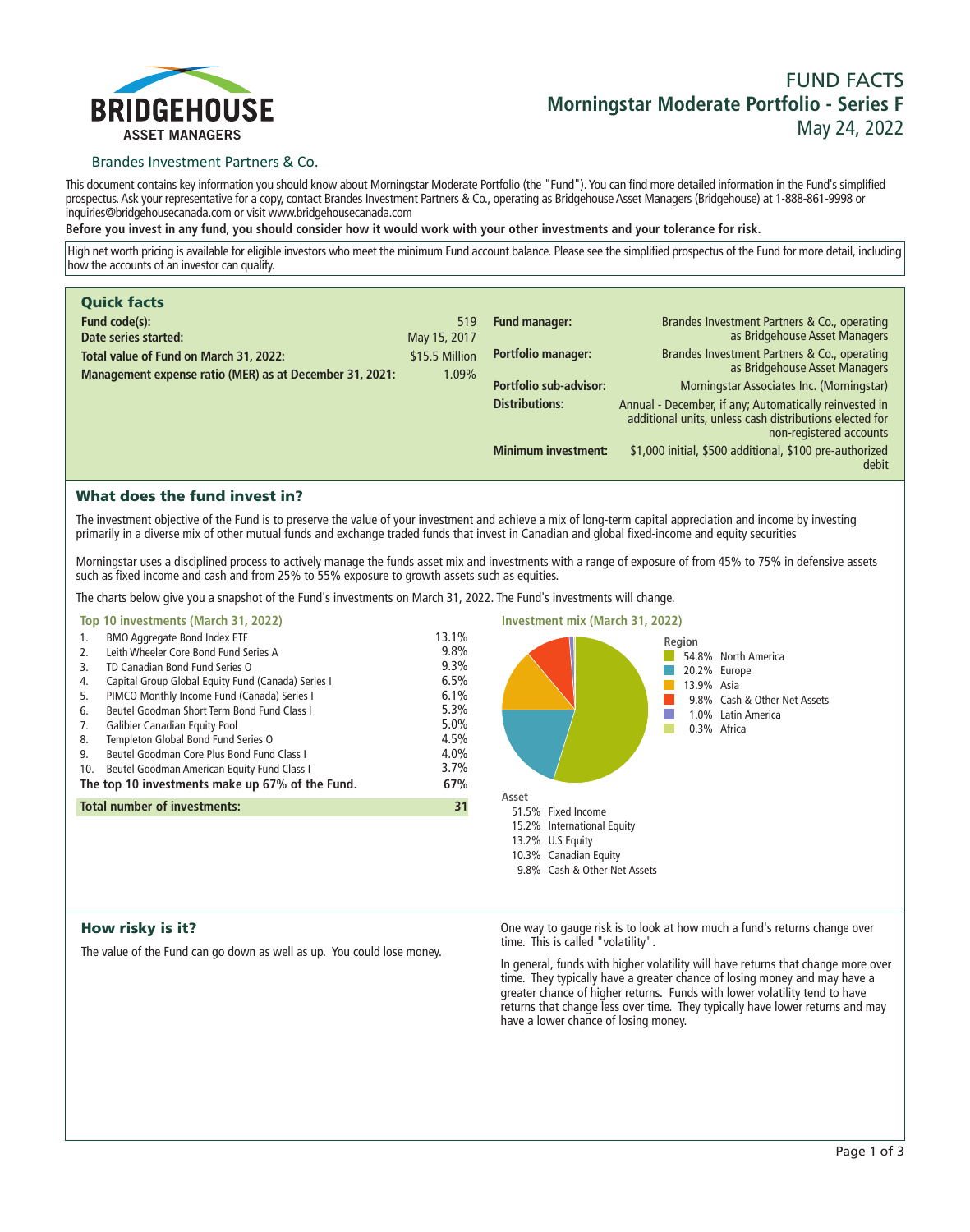

#### **Risk rating**

**Bridgehouse has rated the volatility of this Fund as Low to Medium.**

**This rating is based on how much the fund's returns have changed from year to year. It doesn't tell you how volatile the fund will be in the future. The rating can change over time. A fund with a low risk rating can still lose money.**



# How has the fund performed?

**This section tells you how Series F units of the Fund have performed over the past 4 years. Returns are after expenses have been deducted. These expenses reduce the Fund's returns.**

**No guarantees**

## **Year-by-year returns**

**The bar chart shows the Fund's Series F units annual performance for each of the years shown. The Fund dropped in value once in 4 years. The range of returns and change from year to year can help you to assess how risky the Fund has been in the past. It does not tell you how the Fund will perform in the future.**



**For more information about the risk rating and specific risks that can affect the Fund's returns, see the Risk section of the Fund's simplified prospectus.**

**Like most mutual funds, this Fund does not have any guarantees. You may not get back the amount of money you invest.**

## **Best and worst 3-month returns**

**This table shows the best and worst returns for Series F units of the Fund in a 3-month period over the past 4 years. The best and worst 3-month returns could be higher or lower in the future. Consider how much of a loss you could afford to take in a short period of time.**

|                    | <b>Return</b> | 3 months ending | If you invest \$1,000 at the beginning of the period |
|--------------------|---------------|-----------------|------------------------------------------------------|
| <b>Best return</b> | $9.6\%$       | June 30, 2020   | Your investment would rise to \$1,096                |
| Worst return       | -8.4%         | March 31, 2020  | Your investment would drop to \$916                  |

#### **Average return**

**If you invested \$1,000 in the Series F units of this Fund on the day the Series was established it would be worth \$1,172 as of March 31, 2022. This represents an annual compound rate of return of +3.3%.**

| Who is this fund for?                                                                                                                                                                                                                                                                                                                                                        | A word about tax                                                                                                                                                                                                                                                                                                                                                    |
|------------------------------------------------------------------------------------------------------------------------------------------------------------------------------------------------------------------------------------------------------------------------------------------------------------------------------------------------------------------------------|---------------------------------------------------------------------------------------------------------------------------------------------------------------------------------------------------------------------------------------------------------------------------------------------------------------------------------------------------------------------|
| • This Fund is suitable for investors who are long-term investors and who<br>wish to add the income potential and appreciation potential of fixed<br>income and equity mutual funds and exchange traded funds to their<br>portfolio.<br>This Fund is not suitable as a short term investment or for an investor who<br>cannot tolerate a low to medium degree of volatility. | In general, you'll have to pay income tax on any money you make on a fund.<br>How much you pay depends on the tax laws where you live and whether or not<br>you hold the Fund in a registered plan, such as a Registered Retirement<br>Savings Plan or a Tax-Free Savings Account.<br>Keep in mind that if you hold your fund in a non-registered account, any fund |
|                                                                                                                                                                                                                                                                                                                                                                              | distributions are included in your taxable income, whether you receive them in<br>cash or have them reinvested.                                                                                                                                                                                                                                                     |

# How much does it cost?

**The following tables show the fees and expenses you could pay to buy, own and sell Series F units of the Fund. The fees and expenses - including any commissions can vary among each series of a fund and among funds. Higher commissions can influence representatives to recommend one investment over another. Ask about other funds and investments that may be suitable for you at a lower cost.**

## **1. Sales charges**

**This Series of units does not have a sales charge option.**